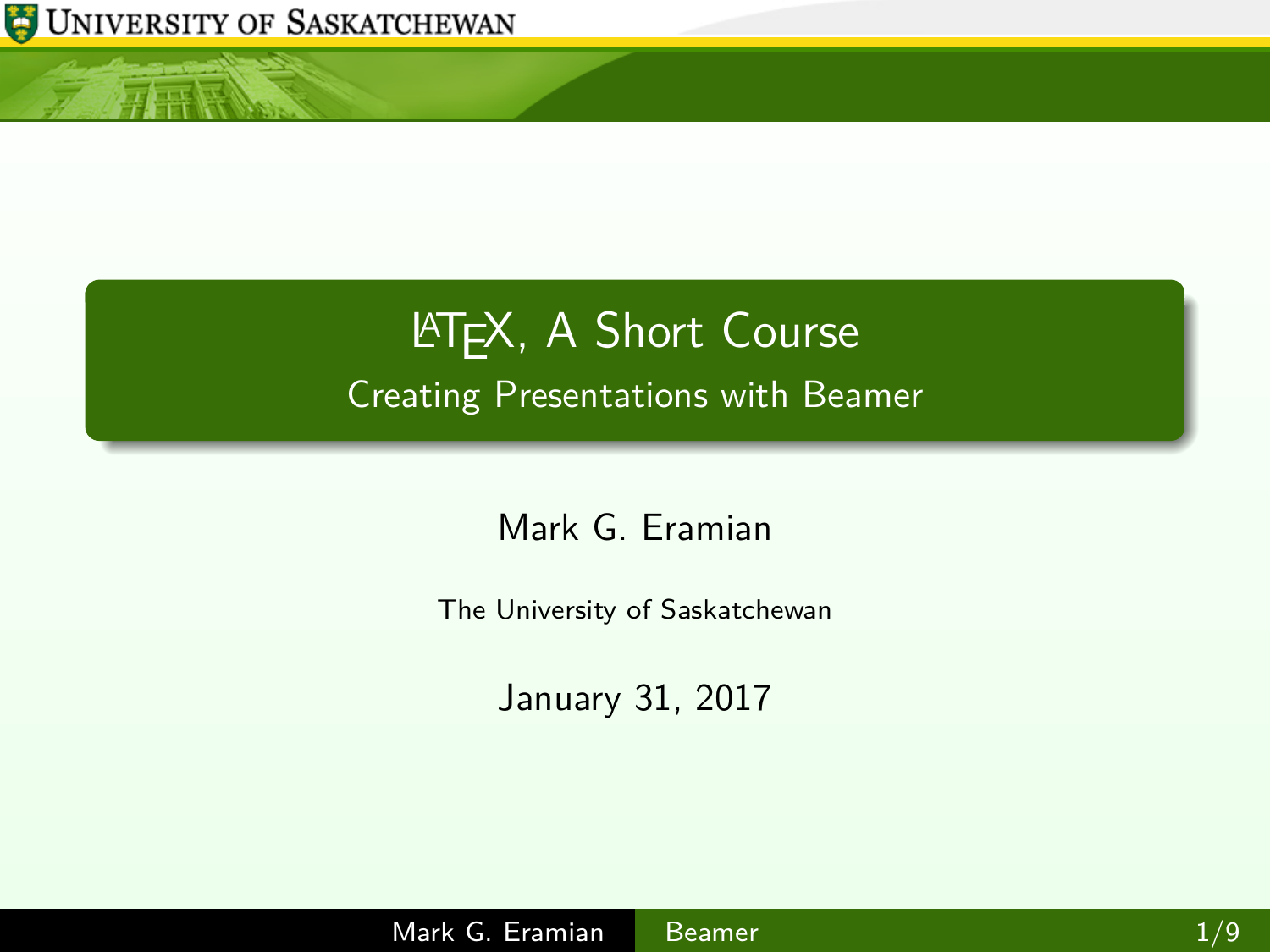## **Creating Presentations**

- There is an excellent document class for LATFX for creating presentations.
- This class is called beamer.
- **•** Beamer is included in some LAT<sub>F</sub>X distributions. For others you have to download and install it yourself.
- The slides for this workshop were created Beamer and a customized Beamer theme.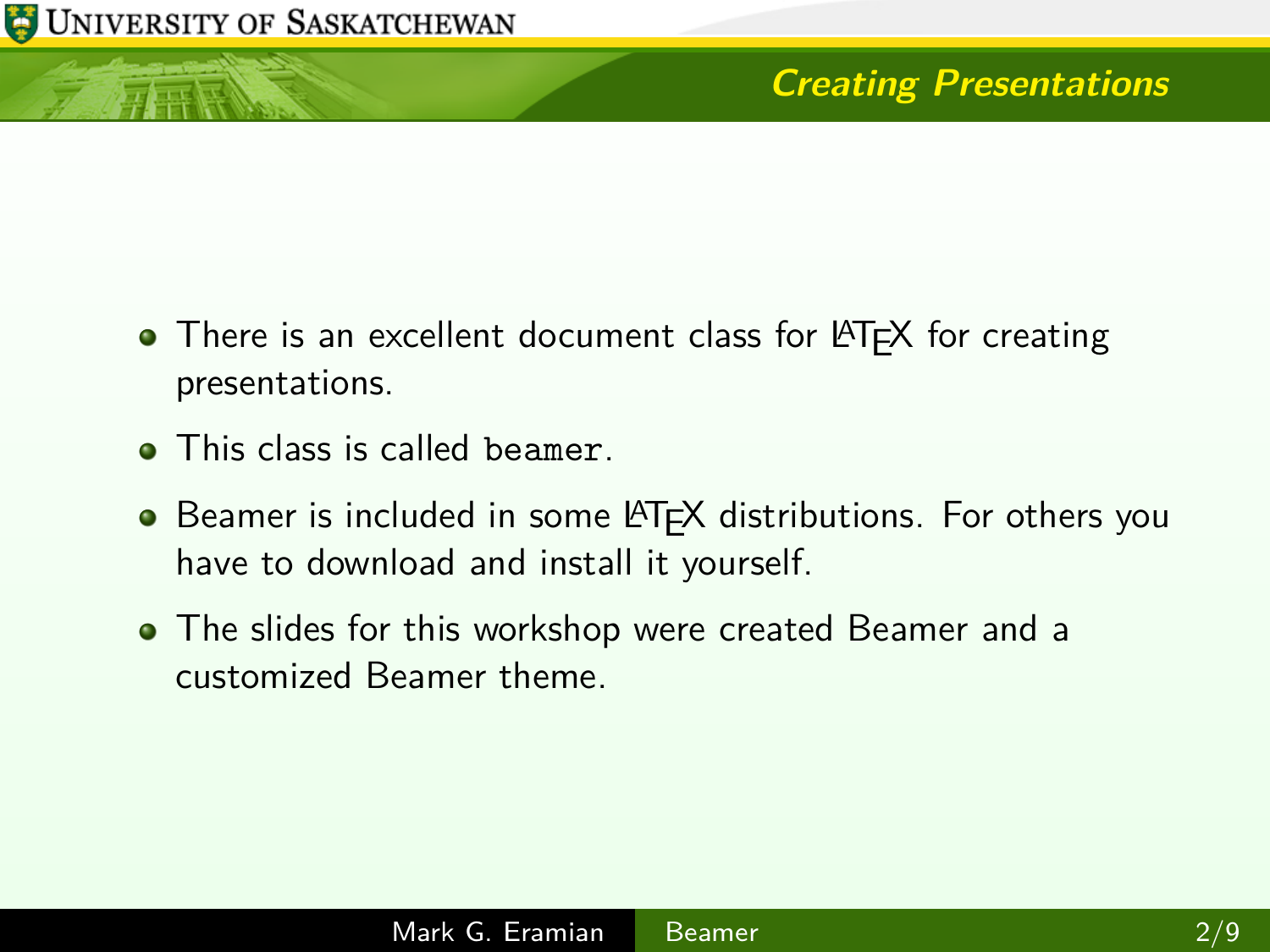

**• The basic format of a Beamer document is as follows:** 

```
\ documentclass { beamer }
\ title [ Short Title ]{ Long Title }
\ subtitle {...} % Optional
\author {...}
\ institute {...} % Optional , I think
\ begin { document }
\ begin { frame }
\ titlepage
\ end { frame }
% Slides go here
\ end { document }
```
• Your file workfiles/beamer example.tex contains a more complete example.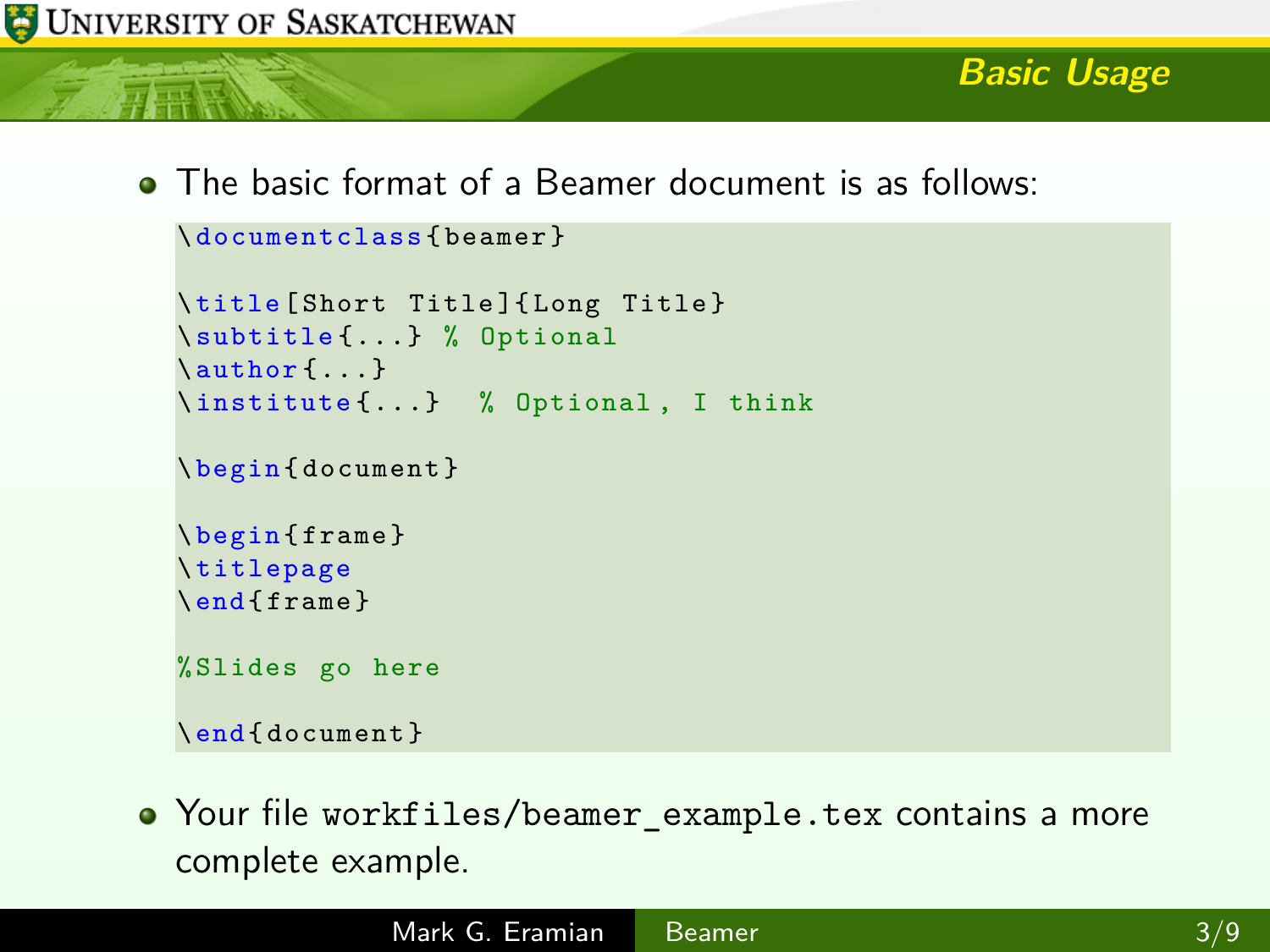- A single slide is typeset in a frame environment.
- You can put any valid LATFX commands within a frame environment. Just remember you are constrained a bit by the large font size.
- Typical slide with a few bullet points:

```
\ begin { frame }
\ frametitle { Title of Slide }
\ begin { itemize }
\ item Point 1
\ item Point 2
\ item Point 3
\end{ itemize }
\end{ frame }
```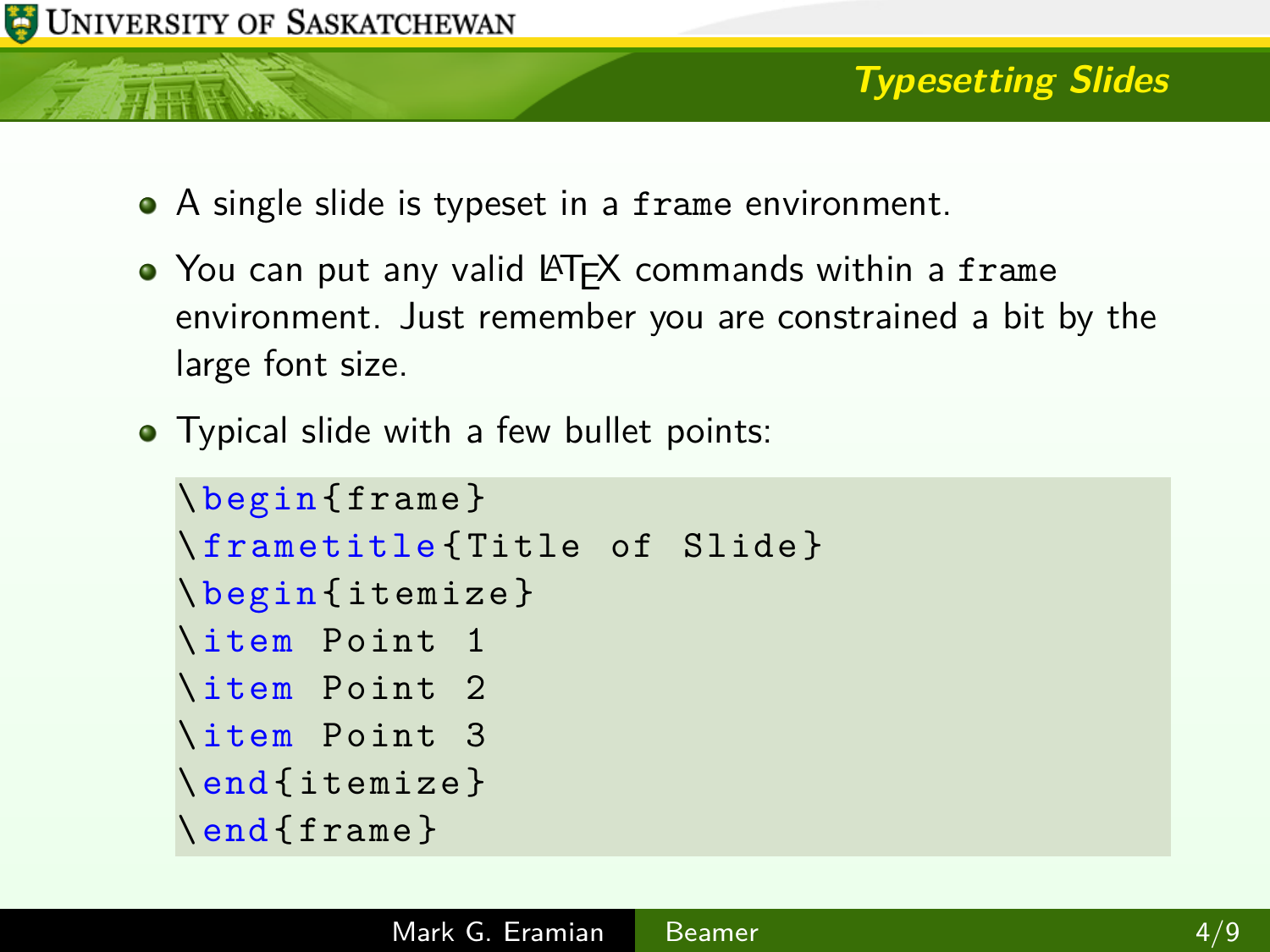信服区



- Open your workfiles/beamer example.tex.
- Fill in the author/title information in the preamble.
- **•** Experiment by making a slide or two.
- Create a PDF output file using pdflatex and view it.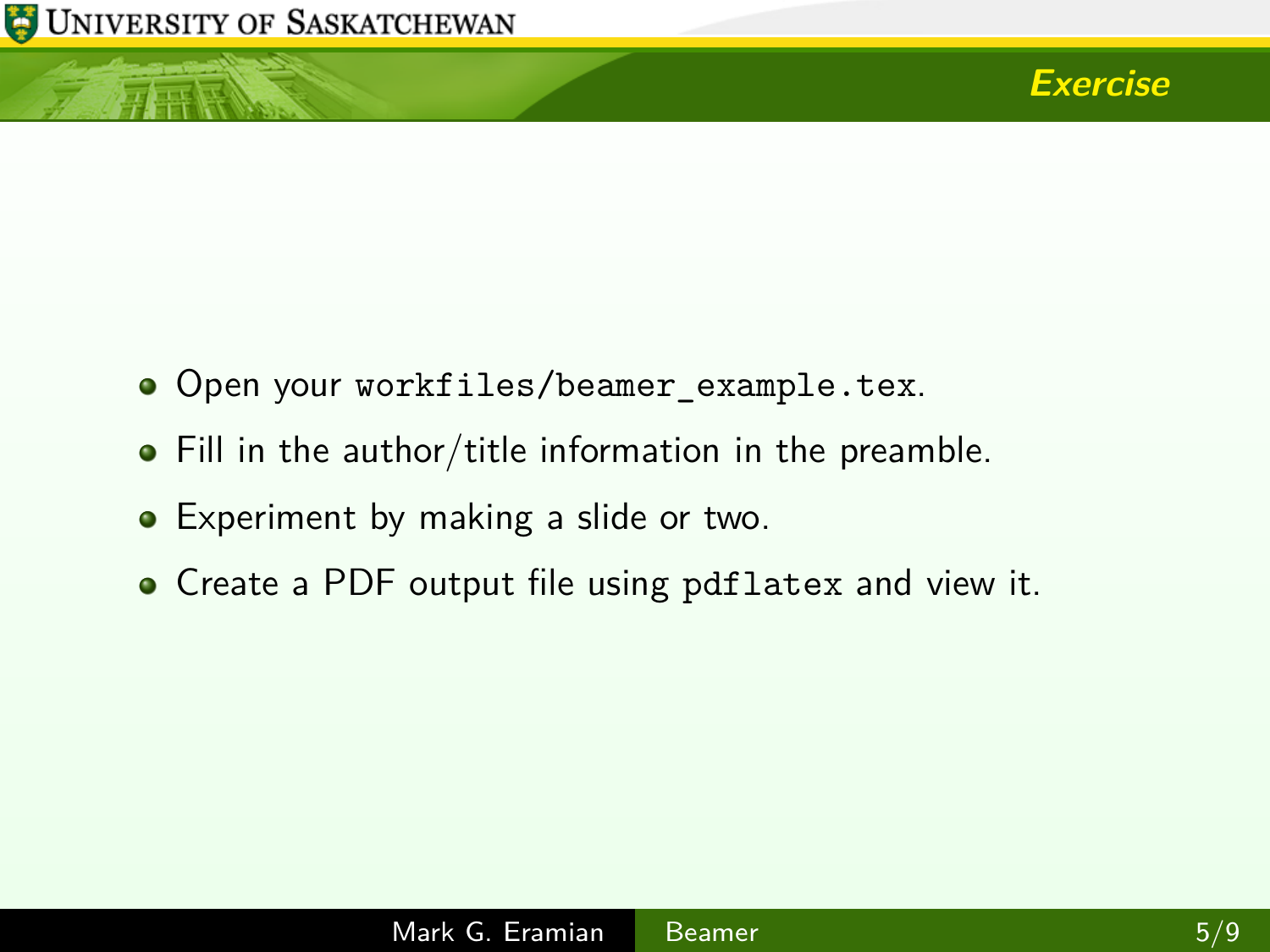- Note in the example that sectioning commands are used.
- You can break a presentation into sections just as you would a normal document.
- This allows Beamer to display the current section of the talk at the top of each slide, and allows auto-generation of a table of contents for the presentation.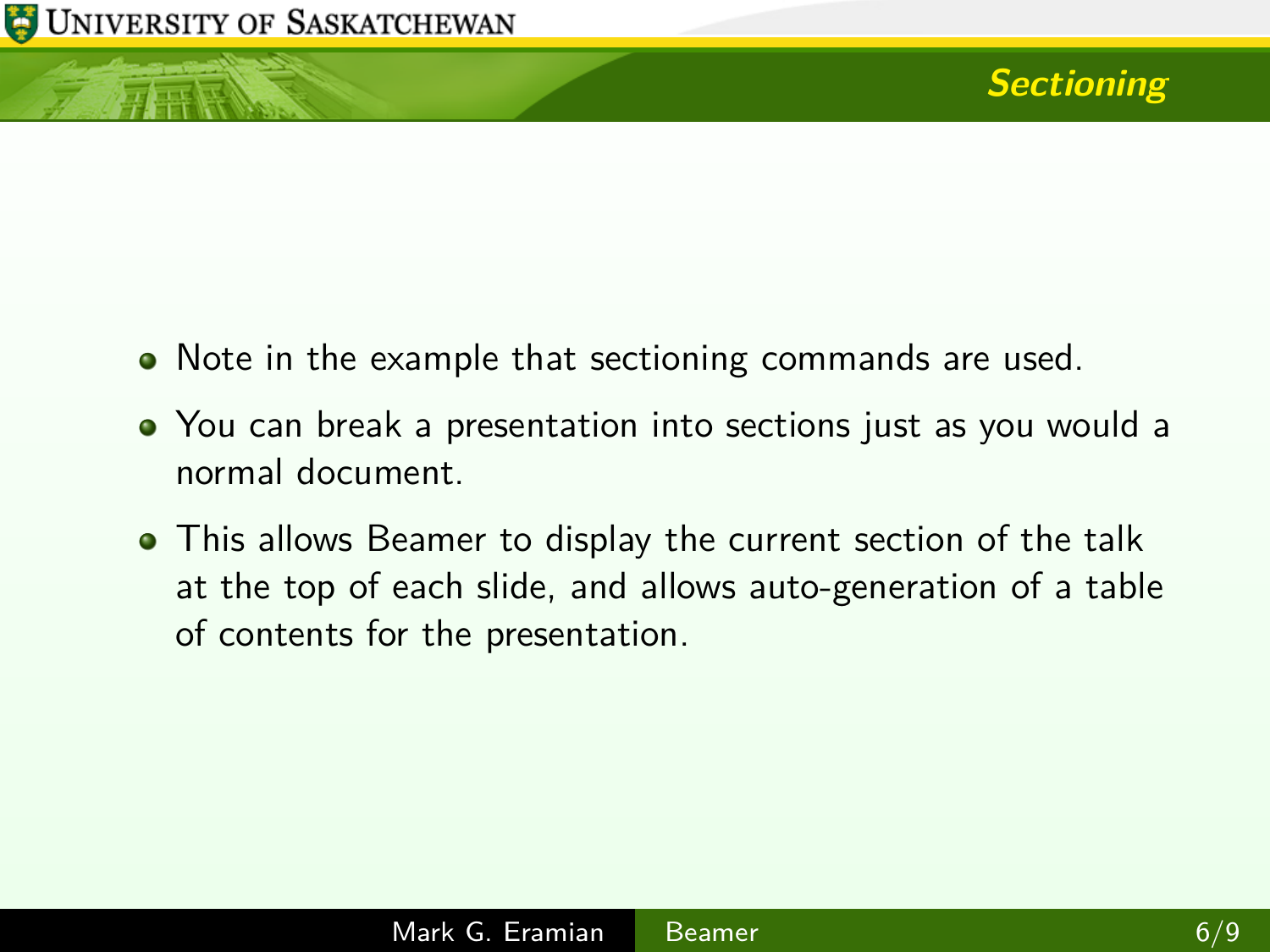有耳豆

- If you don't like the default slide style, you can change it by altering the default Beamer theme.
- Try adding the following to the preamble of beamer\_example.tex:

```
\mode<presentation>{
\usetheme{Warsaw}
```

```
}
```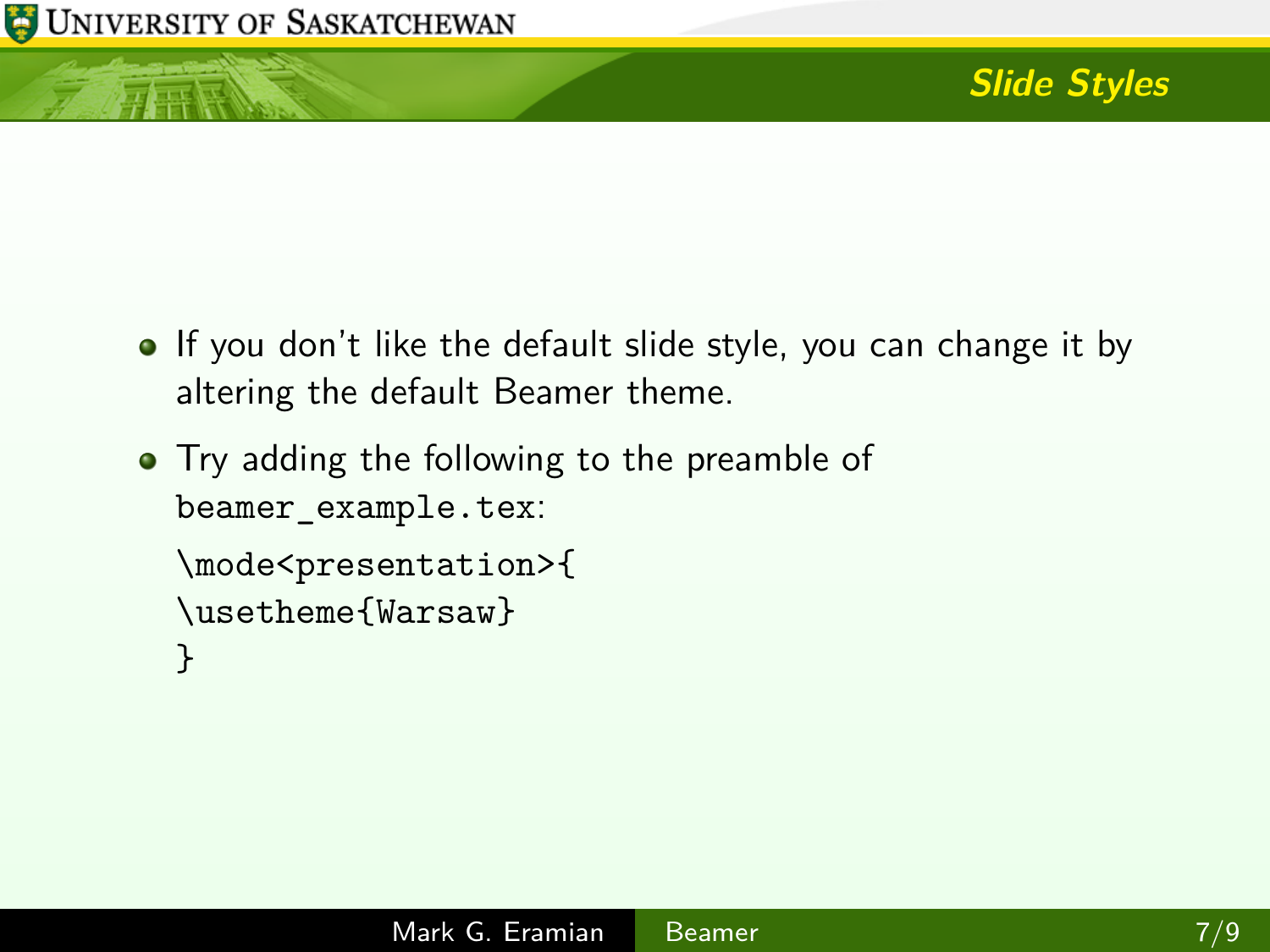- You can do an enormous amount of customization to slide styles.
- The Beamer manual is about 280 pages, most of which is devoted to customization of the look and feel of slides.
- Try adding the following to the command:

\definecolor{uofsgreen}{rgb}{.125,.5,.25} \usecolortheme[named=uofsgreen]{structure}